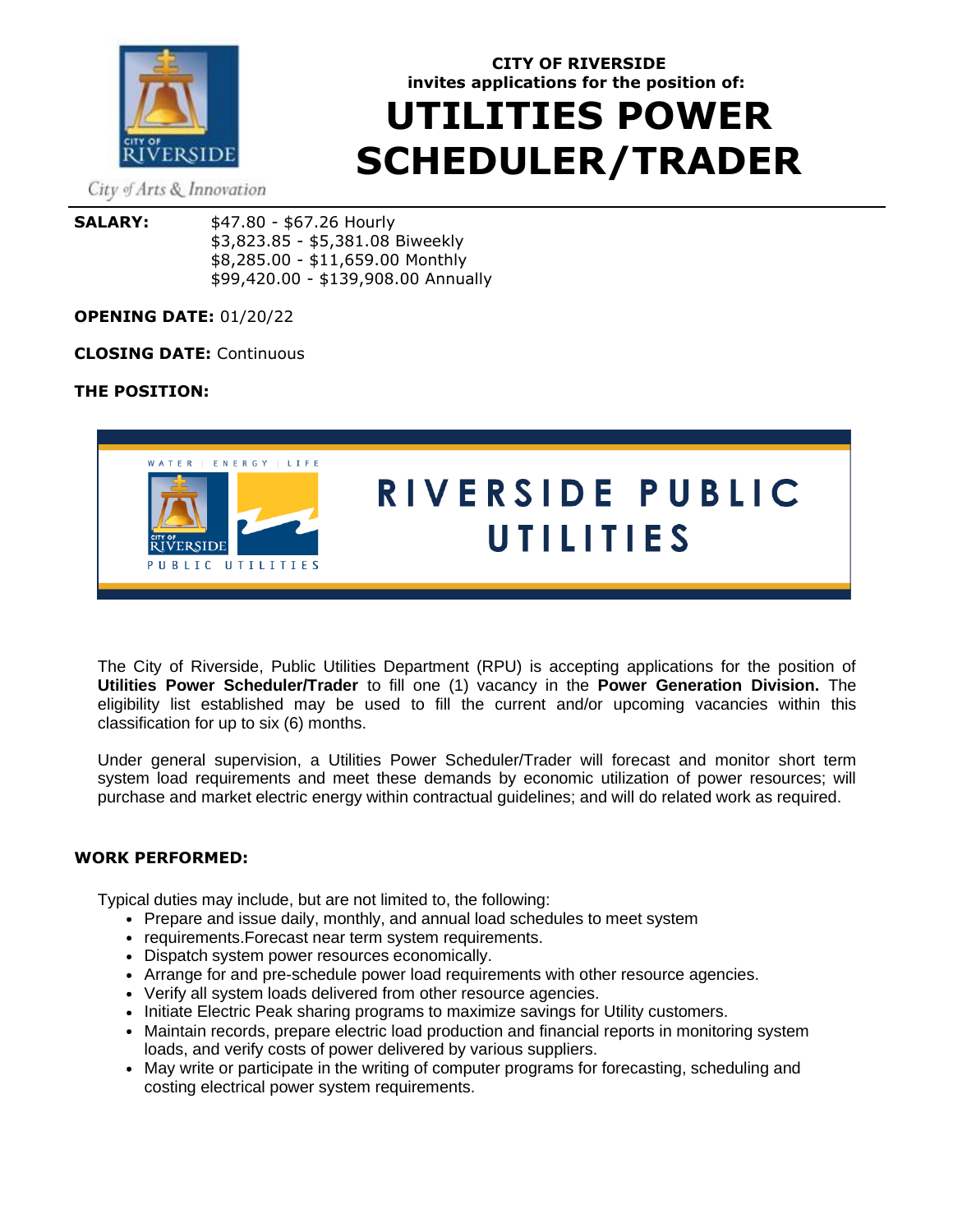#### **QUALIFICATIONS:**

#### **Education & Experience:**

### **OPTION I:**

**Education:** A Bachelor's Degree in a related field.

**Experience:** One year of experience in generation dispatch, power trading or power and transmission scheduling. Knowledge of power system operation, power system forecasting, power scheduling techniques, energy accounting and operation and use of scheduling computer systems is highly desirable.

# **OPTION II:**

**Education:** An Associate's Degree in a related field.

**Experience:** Three years of experience in generation dispatch, power trading or power and transmission scheduling. Knowledge of power system operation, power system forecasting, power scheduling techniques, energy accounting and operation and use of scheduling computer systems is highly desirable.

# **OPTION III:**

**Education:** Equivalent to the completion of the twelfth grade.

**Experience:** Five years of experience in generation dispatch, power trading or power and transmission scheduling. Knowledge of power system operation, power system forecasting, power scheduling techniques, energy accounting and operation and use of scheduling computer systems is highly desirable.

#### **Necessary Special Requirements:**

- Possession of an appropriate, valid class "C" California Motor Vehicle Operator's License.
- Ability to work rotating shifts.

#### **Highly Desirable Qualifications:**

- Experience in power system operation, power system forecasting, power scheduling techniques, energy accounting and operation and use of scheduling computer systems.
- Experience with California Independent System Operator (CAISO) energy markets, Market Redesign & Technology Upgrade (MRTU), Energy Imbalance Market (EIM), or similar Independent System Operator (ISO).
- Experience in bilateral trading and negotiation in the Western interconnection, including NERC tagging, resource optimization and purchase of transmission

#### **SELECTION PROCESS:**

The selection process will begin with an employment application package screening, with the best qualified candidates being invited to participate further in the assessment process. This process may include any combination of written, performance, and oral assessments to evaluate job-related education, experience, knowledge, skills, and abilities. Those who successfully complete the selection process will be placed on the eligibility list for this classification.

#### *IMPORTANT INFORMATION ON SCHEDULING ASSESSMENTS:*

*If you are selected to move forward in the assessment process, you may be required to self-schedule your appointment. You will be notified via email of your status and provided with self-scheduling instructions. Please check your email regularly following the closing date of this recruitment.*

Positions that require, or may require, a [California Commercial Driver's License](https://www.dmv.ca.gov/portal/driver-licenses-identification-cards/commercial-driver-licenses-cdl/) are considered Safety Sensitive and are monitored by the U.S. Department of Transportation. Any candidate being considered for a Safety Sensitive position must submit authorization forms to the City immediately upon request to begin the pre-employment process.